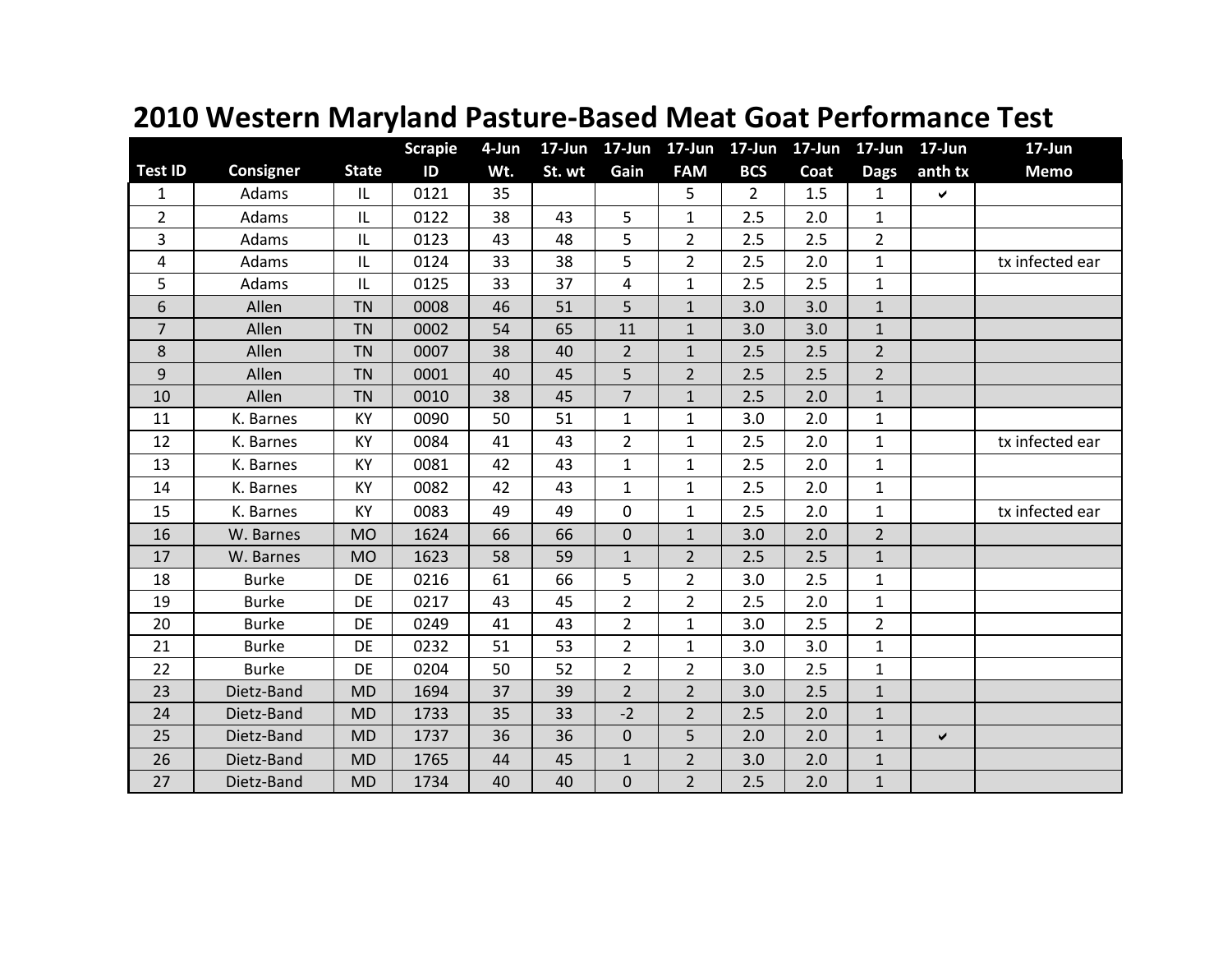|                |                  |              | <b>Scrapie</b> | 4-Jun | $17 - Jun$ | $17$ -Jun      | $17 - Jun$     |            | 17-Jun 17-Jun | $17 - Jun$     | 17-Jun       | 17-Jun          |
|----------------|------------------|--------------|----------------|-------|------------|----------------|----------------|------------|---------------|----------------|--------------|-----------------|
| <b>Test ID</b> | <b>Consigner</b> | <b>State</b> | ID             | Wt.   | St. wt     | Gain           | <b>FAM</b>     | <b>BCS</b> | Coat          | <b>Dags</b>    | anth tx      | <b>Memo</b>     |
| 28             | Dennison         | KY           | 0033           | 50    | 52         | $\overline{2}$ | 1              | 3.0        | 2.0           | $\overline{2}$ |              |                 |
| 29             | Dennison         | KY           | 0026           | 52    | 55         | $\overline{3}$ | $\mathbf{1}$   | 3.0        | 2.0           | $\mathbf{1}$   |              |                 |
| 30             | Dennison         | KY           | 0028           | 60    | 58         | $-2$           | $\mathbf{1}$   | 3.0        | 2.5           | $\overline{2}$ |              |                 |
| 31             | Dennison         | KY           | 0024           | 51    | 52         | $\mathbf{1}$   | $\overline{2}$ | 3.0        | 2.5           | $\mathbf{1}$   |              |                 |
| 32             | Dennison         | KY           | 0025           | 42    | 43         | $\mathbf{1}$   | $\overline{2}$ | 3.0        | 2.5           | $\mathbf{1}$   |              |                 |
| 33             | Harden           | <b>NC</b>    | 003            | 45    | 45         | $\pmb{0}$      | $\mathbf{1}$   | 2.5        | 2.0           | $\mathbf{1}$   |              |                 |
| 34             | Harden           | <b>NC</b>    | 001            | 38    | 41         | 3              | $\overline{2}$ | 2.5        | 2.5           | $\mathbf{1}$   |              | tx infected eye |
| 35             | Johnson          | KY           | 0060           | 40    | 38         | $-2$           | $\overline{2}$ | 3.0        | 2.0           | $\mathbf{1}$   |              | tx infected ear |
| 36             | Johnson          | KY           | 0035           | 36    | 37         | $\mathbf{1}$   | 4              | 2.0        | 2.0           | $\mathbf{1}$   | ✔            |                 |
| 37             | Johnson          | KY           | 0067           | 34    | 34         | $\mathbf 0$    | 3              | 2.5        | 2.0           | $\mathbf{1}$   |              |                 |
| 38             | Joslin/Tangeman  | OH           | 1001           | 75    | 74         | $-1$           | $\mathbf{1}$   | 3.5        | 2.0           | $\overline{4}$ |              |                 |
| 40             | Losch            | PA           | 0199           | 74    | 74         | $\pmb{0}$      | $\mathbf{1}$   | 3.5        | 2.0           | $\mathbf{1}$   |              |                 |
| 41             | Losch            | PA           | 0210           | 59    | 56         | $-3$           | $\overline{2}$ | 3.5        | 2.0           | $\mathbf{1}$   |              |                 |
| 42             | Lowe             | PA           | 0204           | 46    | 51         | 5              | $\mathbf{1}$   | 3.0        | 2.5           | $\mathbf{1}$   |              | tx infected ear |
| 43             | Lowe             | PA           | 0206           | 50    | 51         | $\mathbf 1$    | $\mathbf 1$    | 3.0        | 2.5           | $\mathbf 1$    |              |                 |
| 44             | Lowe             | PA           | 0208           | 51    | 54         | 3              | $\mathbf{1}$   | 3.0        | 2.0           | $\mathbf{1}$   |              |                 |
| 45             | Lowe             | PA           | 0205           | 48    | 50         | $\overline{2}$ | $\mathbf{1}$   | 3.0        | 2.0           | $\mathbf 1$    |              | delouse         |
| 46             | Lowe             | PA           | 0207           | 38    | 41         | 3              | $\mathbf{1}$   | 3.5        | 2.5           | $\mathbf{1}$   |              |                 |
| 47             | Ozkum            | <b>MD</b>    | 10148          | 33    | 35         | $\overline{2}$ | $\overline{2}$ | 2.5        | 2.0           | $\mathbf{1}$   |              |                 |
| 48             | Ozkum            | <b>MD</b>    | 10149          | 42    | 32         | $-10$          | $\overline{2}$ | 2.5        | 2.0           | $\mathbf{1}$   |              |                 |
| 49             | Ozkum            | <b>MD</b>    | 10070          | 40    | 34         | $-6$           | $\mathbf 1$    | 2.5        | 2.0           | $\mathbf{1}$   |              |                 |
| 50             | Pinneo           | <b>KS</b>    | 0397           | 39    | 45         | 6              | $\overline{2}$ | 3.0        | 1.5           | $\mathbf{1}$   |              | delouse         |
| 51             | Pinneo           | KS           | 0205           | 43    | 47         | $\overline{4}$ | $\mathbf{1}$   | 2.5        | 2.0           | $\mathbf{1}$   |              |                 |
| 52             | Pinneo           | KS           | 0433           | 42    | 48         | 6              | 3              | 2.5        | 2.0           | $\mathbf{1}$   | $\checkmark$ |                 |
| 53             | Pinneo           | KS           | 0281           | 32    | 36         | $\overline{4}$ | $\mathbf{1}$   | 2.5        | 2.0           | $\mathbf{1}$   |              | delouse         |
| 54             | Pinneo           | KS           | 0299           | 28    | 35         | $\overline{7}$ | $\overline{2}$ | 2.0        | 1.5           | $\mathbf 1$    |              | delouse         |

## **2010 Western Maryland Pasture-Based Meat Goat Performance Test**